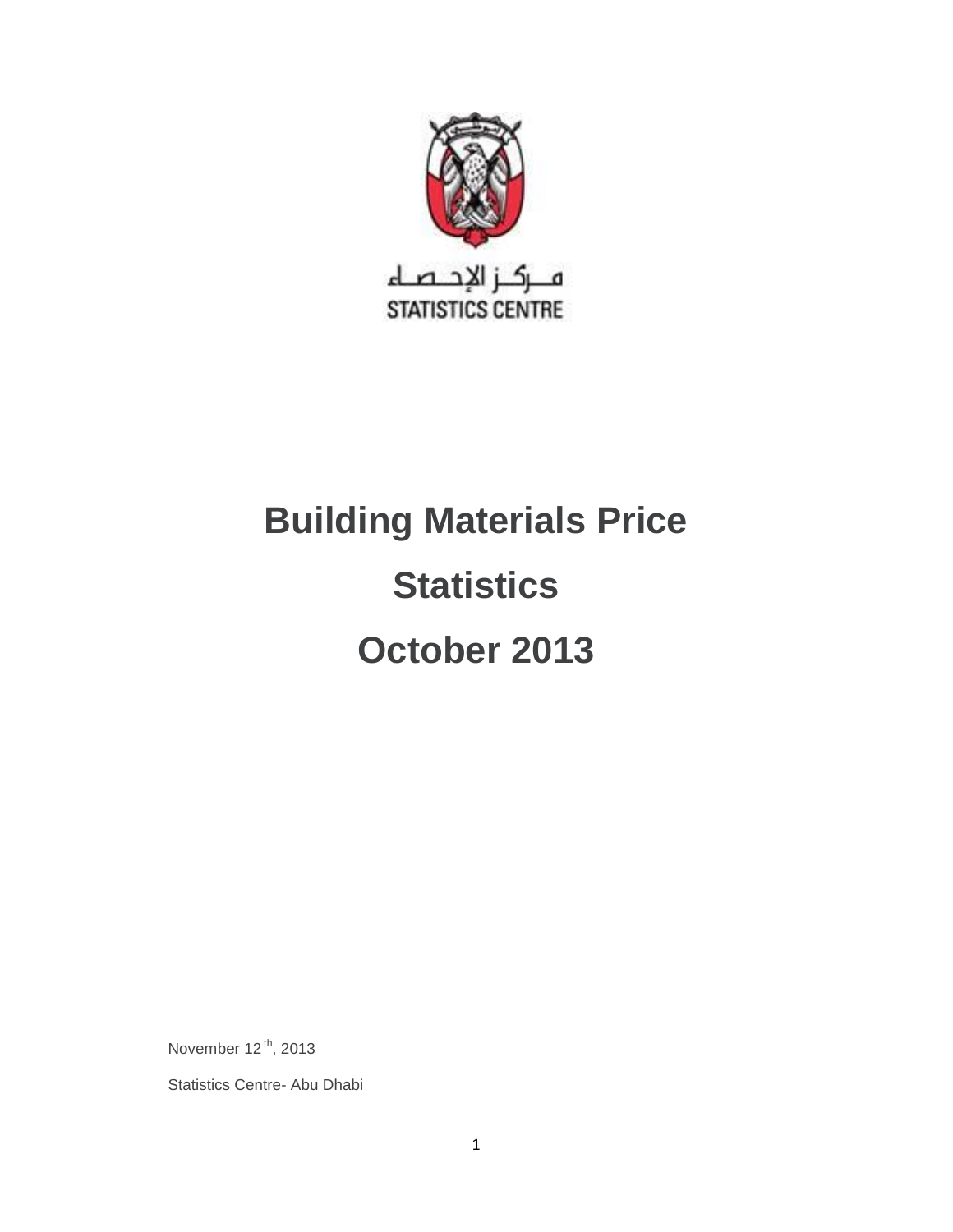## **Introduction**

The monthly publication of Building Materials Price Statistics is of great significance; building material prices are deemed to be important economic indicators for planning and research in various fields; it can also be used in the compilation of indices of the construction activity, for the calculation of GDP at constant prices.

Statistical centres all over the world collect prices of building materials used by a large segment of people. As a result of the urban development and the constant growth in the construction sector in the Emirate, Statistics Centre – Abu Dhabi collects price data for these materials on a regular basis.

The movements of prices of 21 groups from the key building materials are included in this publication (table 5). This information helps decision and policy makers and researchers in planning and making sound decisions in support of the building materials sector and other sectors associated with it.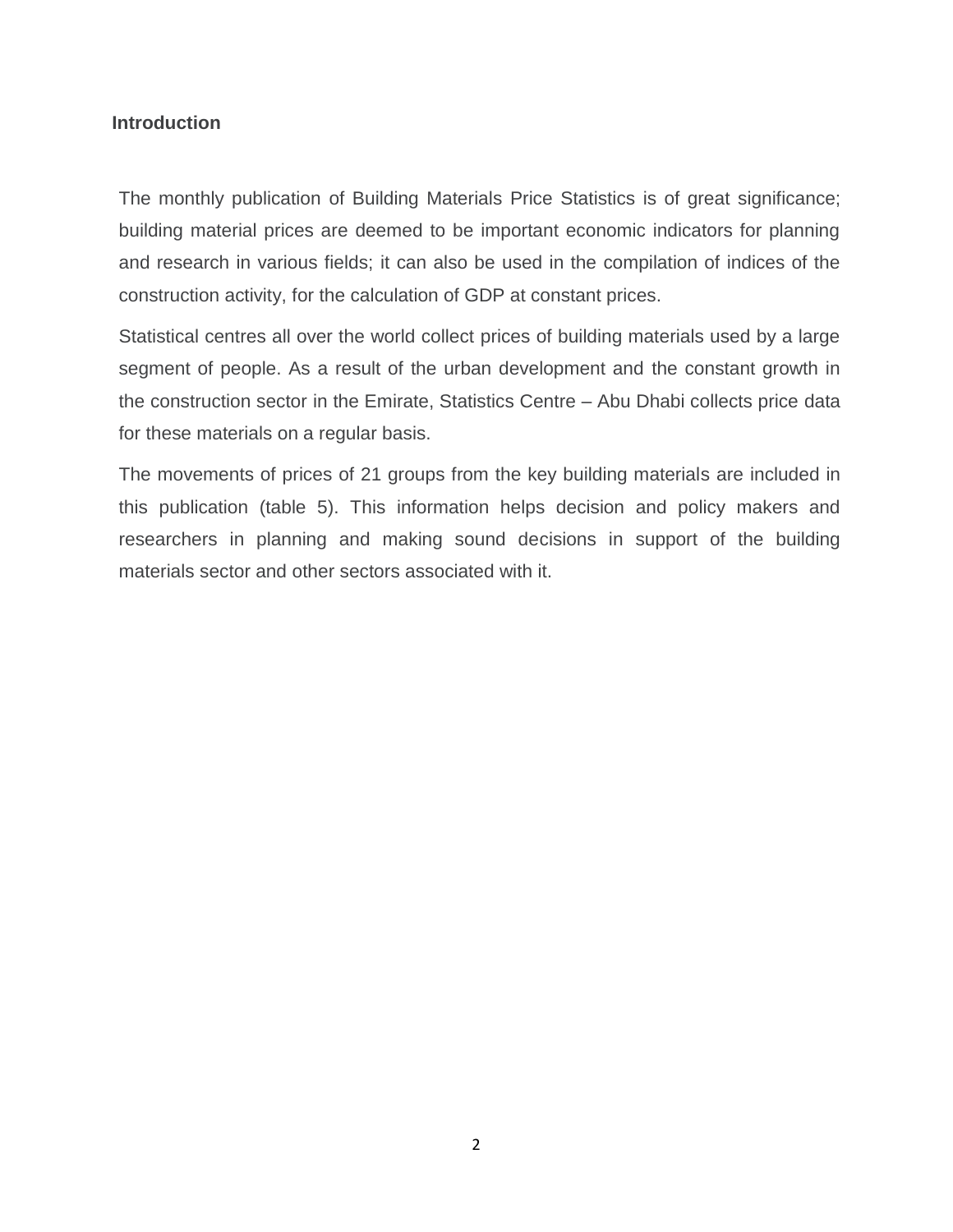### **Key Points**

This publication provides an analysis of the movement of the average prices of building materials during the month of October 2013 compared with September 2013 and October 2012. The key changes were:

▲ During October 2013 the average prices of the "Employment", "Wires for small building" and "(uPVC) Pipes" groups increased by 3.9%, 3.6% and 1.0% respectively, compared with September 2013.

▼ During October 2013 the average prices of the "Steel" group decreased by 4.3%, "Paints" by 3.0% and "Wires for apartment" by 1.0% compared with September 2013.

▲ During October 2013 the average prices of "Natural stone" increased by 18.0%, "Aggregates and sand" by 17.4%, "Glass" by 8.1% and "Sanitary ware - Bathroom set without accessories" by 7.3% compared with October 2012.

▼ During October 2013, the average prices of "Block", "Wires for small building", "Power cable" and "Steel" decreased by 8.4%, 6.7%, 6.4% and 6.3% respectively, compared with the same period in the previous year.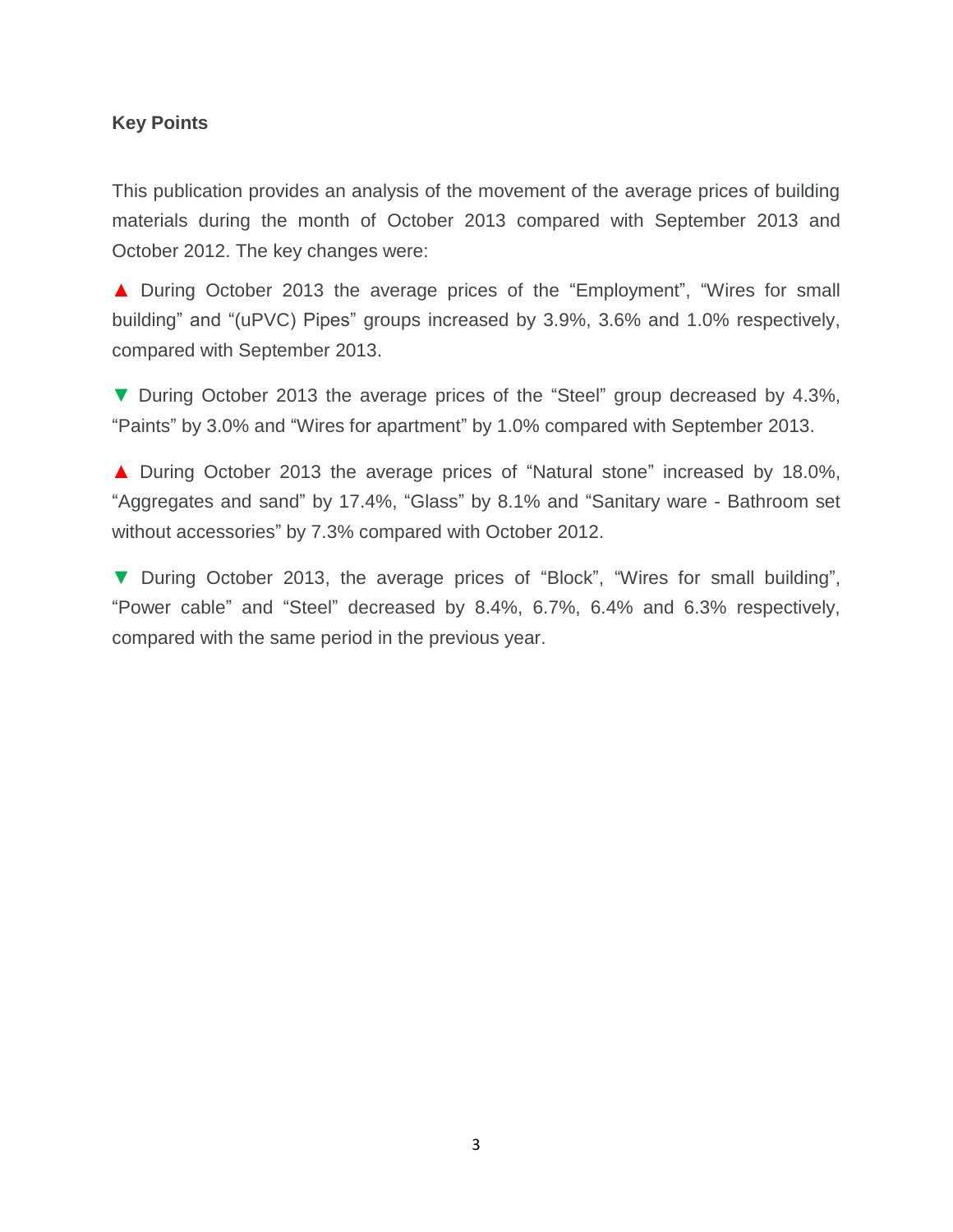## **1. Key changes in the monthly average prices of building materials for October 2013 compared with September 2013**

The building materials groups have seen a change in the average prices in October 2013 compared with September 2013, with increases ranging between 0.3% for the "Power cable" group and 3.9% for the "Employment" group. Declines of 0.2% for the "Wires for residential towers" group, and 4.3% for the "Steel" group were recorded.

## **Steel**

The average prices of "Steel" decreased by 4.3% in October 2013, as all items in this group decreased.





## **Power cable**

The average prices of "Power cable" increased by 0.3% in October 2013, as a result of increases in all items in this group.

| Serial                               | Power cable                                | Average prices of<br>∣ September 2013 <sup>i</sup><br>(AED) | Average prices of<br>October 2013<br>(AED) | Percentage<br>Change<br>$\%$ |
|--------------------------------------|--------------------------------------------|-------------------------------------------------------------|--------------------------------------------|------------------------------|
|                                      | CU 11 KV \ $3*240$ mm <sup>2</sup> \ 1 km  | 320.920                                                     | 321,710                                    | 0.2                          |
|                                      | CU 33 KV \ $3*240$ mm <sup>2</sup> \ 1 km  | 368,910                                                     | 369.720                                    | 0.2                          |
| 3                                    | CU 132 KV \ $1*800$ mm <sup>2</sup> \ 1 km | 612,800                                                     | 614,590                                    | 0.3                          |
| Courage: Ctatistics Contro Abu Dhobi |                                            |                                                             |                                            |                              |

Table (1): Percentage change in the average prices of the power cable group

Source: Statistics Centre – Abu Dhabi

Source: Statistics Centre – Abu Dhabi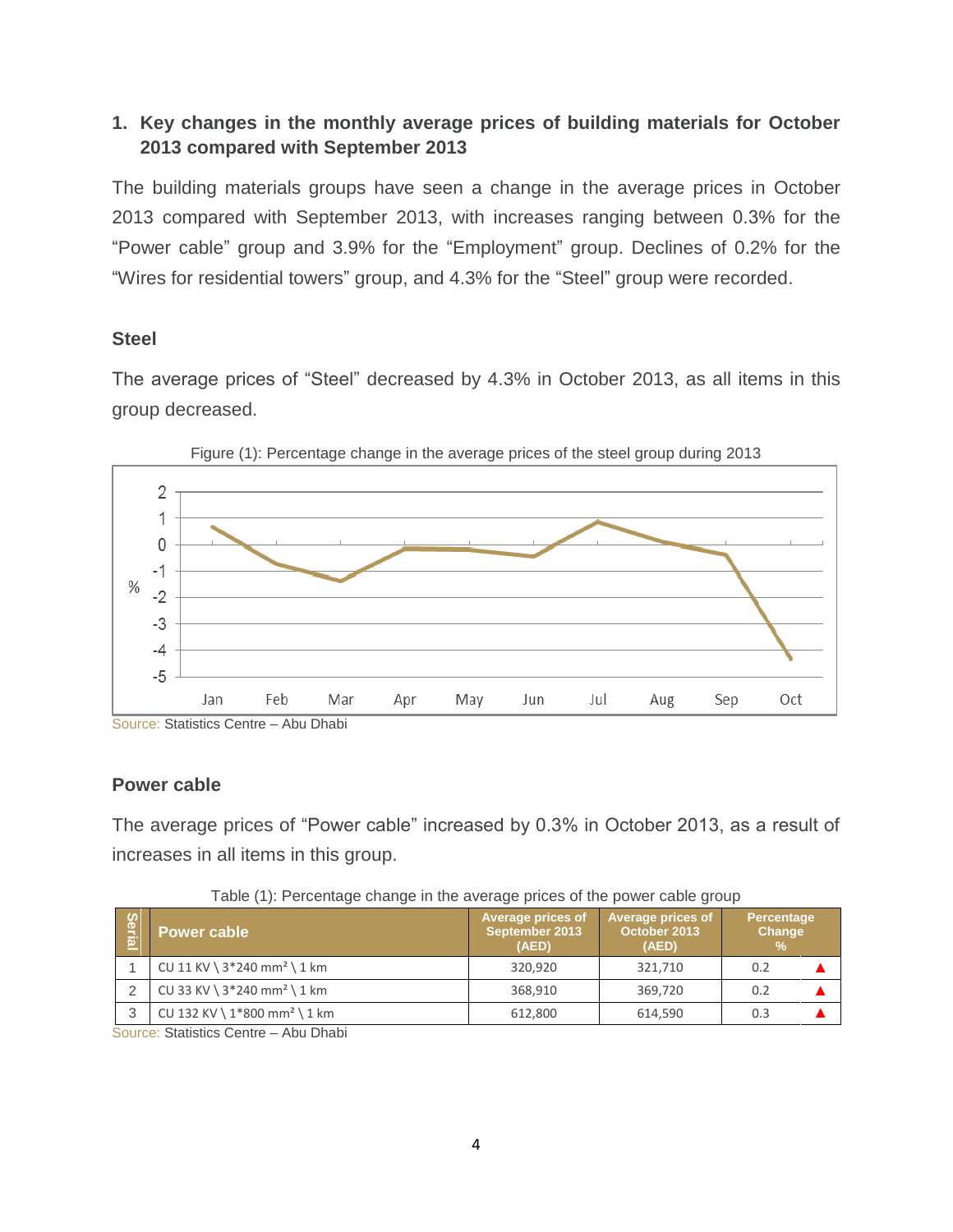## **Pipes**

The average prices of the "(uPVC) Pipes" group increased by 1.0% in October 2013 compared with September 2013, mainly due to the increase in all items in this groups. While the average prices of the "(PVC) Pipes" group recorded a decreased by 0.8%





Source: Statistics Centre – Abu Dhabi

## **Employment**

The average wages of "Employment" increased by 3.9% in October 2013 compared with September 2013. Table (2) shows that "Electrician" increase by 12.5 percent and both "Carpenter" and "Blacksmith" resulted in an increase of wages, each by 10.0%.

| Serial         | <b>Employment</b>                    | <b>Average prices of</b><br>September 2013<br>(AED) | <b>Average prices of</b><br>October 2013<br>(AED) | <b>Percentage</b><br>change<br>% |
|----------------|--------------------------------------|-----------------------------------------------------|---------------------------------------------------|----------------------------------|
|                | Helper \ Hourly rates                | 8.0                                                 | 8.0                                               | 0.0                              |
| 2              | Semi - skilled worker \ Hourly rates | 9.0                                                 | 9.5                                               | 5.6                              |
| 3              | Carpenter \ Hourly rates             | 11.0                                                | 12.0                                              | 9.1                              |
| $\overline{4}$ | Blacksmith \ Hourly rates            | 11.0                                                | 12.0                                              | 9.1                              |
| 5              | Electrician \ Hourly rates           | 16.0                                                | 18.0                                              | 12.5                             |
| 6              | Surveyor \ Hourly rates              | 27.0                                                | 27.0                                              | 0.0                              |
|                | Driver \ Hourly rates                | 27.0                                                | 25.0                                              | $-7.4$                           |

Table (2): Percentage change in the average prices of the employment group

Source: Statistics Centre – Abu Dhabi

Note: The table presents the average hourly labor rate including food, accommodation, transport and safety equipment.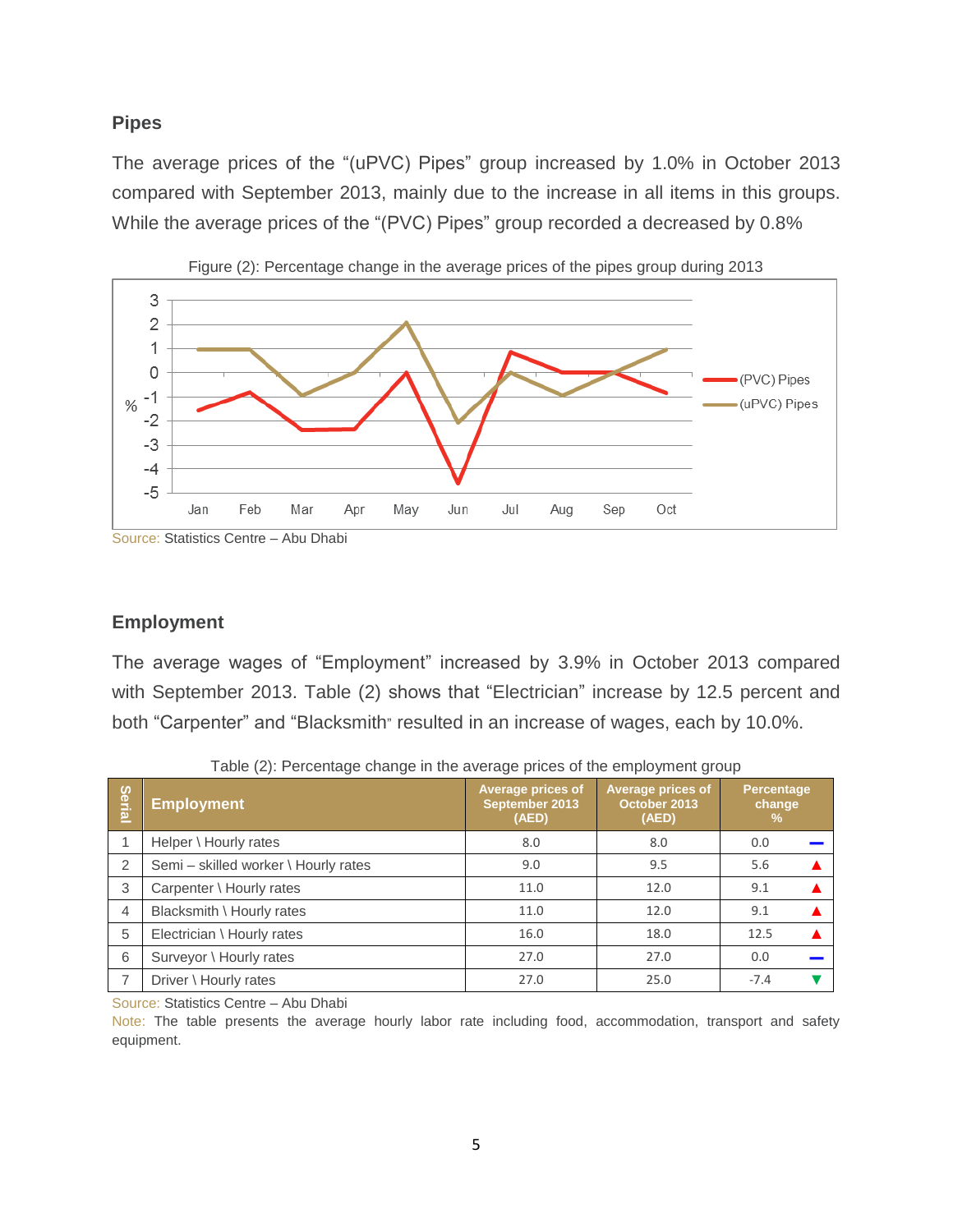## **Paints**

The "Paints" group decreased by 3.0% in October 2013, Figure (3) shows the changes in the average prices during months of 2013.



Figure (3): Percentage change in the average prices of the paints group during 2013

Source: Statistics Centre – Abu Dhabi

## **2. Key changes in the monthly average prices of building materials for October 2013 compared with October 2012**

The monthly average prices for 11 groups of building materials have decreased in October 2013 compared with October 2012. The drop ranged between 1.5% for "Tiles and marble" and 8.4% for "Block".

## **Block**

The average prices of "Block" decreased by 8.4% in October 2013 compared with October 2012, mainly due to the decrease in most items between 5.2% and 13.9%.

Table (3): Percentage change in the average prices of the block group (October 2013 compared with October 2012)

| Seria         | <b>Block</b>                                  | <b>Average prices</b><br>of October 2012<br>(AED) | <b>Average prices</b><br>of October 2013<br>(AED) | Percentage<br>change<br>% |
|---------------|-----------------------------------------------|---------------------------------------------------|---------------------------------------------------|---------------------------|
|               | Hollow \ $4" 10x20x40$ cm \ Thousand \ U.A.E. | 1,850.0                                           | 1,600.0                                           | $-13.5$                   |
| $\mathcal{P}$ | Hollow \ $6"$ 15x20x40 cm \ Thousand U.A.E.   | 2,000.0                                           | 1,800.0                                           | $-10.0$                   |
| 3             | Hollow \ $8" 20x20x40$ cm \ Thousand U.A.E.   | 2,200.0                                           | 2,000.0                                           | $-9.1$                    |
| 4             | Solid \ $4" 10x20x40$ cm \ Thousand \ U.A.E.  | 2.450.0                                           | 2,500.0                                           | 2.0                       |
| 5             | Solid \ $6" 15x20x40$ cm \ Thousand \ U.A.E.  | 2,900.0                                           | 2,750.0                                           | $-5.2$                    |
| 6             | Solid \ $8" 20x20x40$ cm \ Thousand \ U.A.E.  | 3,600.0                                           | 3,100.0                                           | $-13.9$                   |

Source: Statistics Centre – Abu Dhabi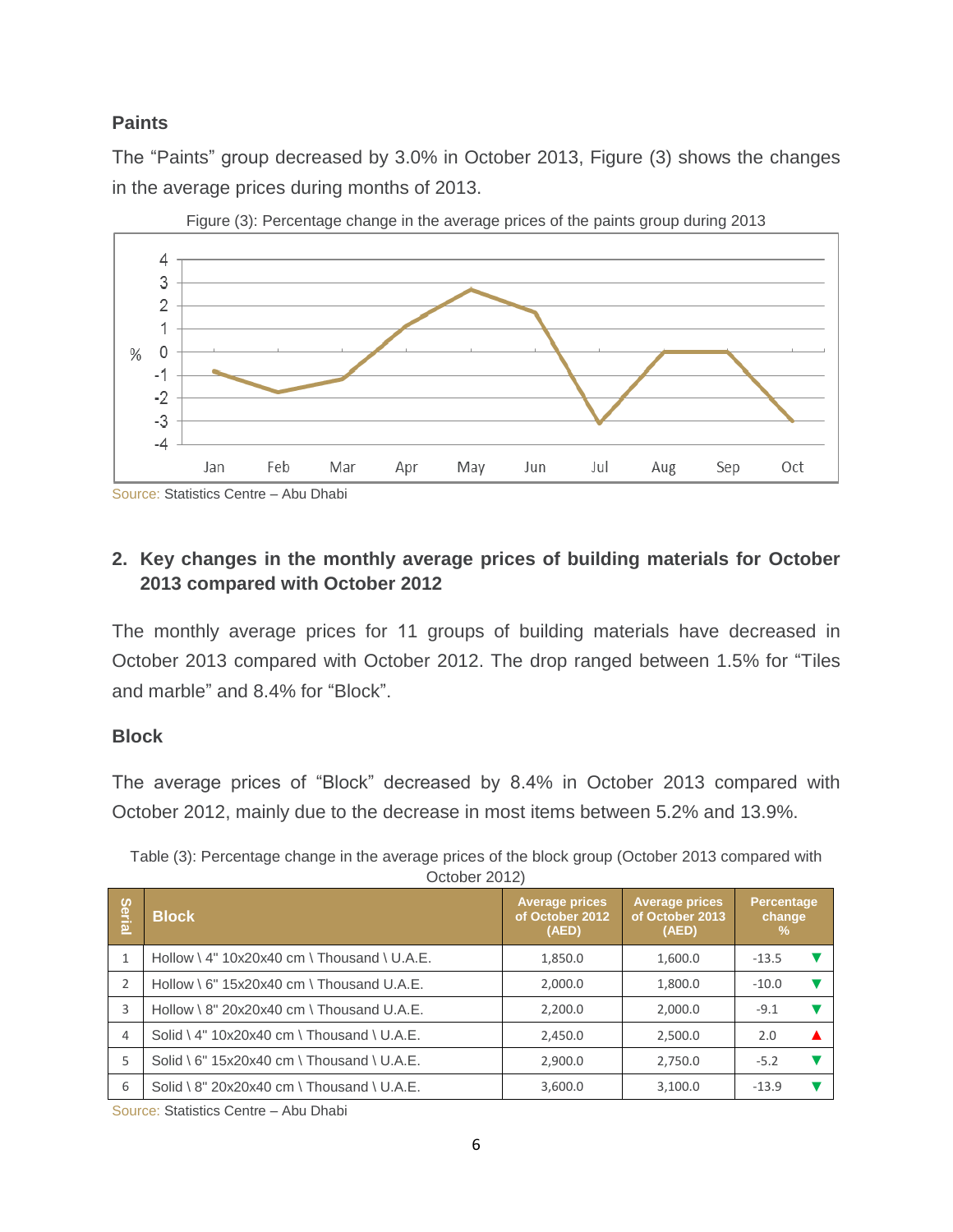## **Steel**

The "Steel" group decreased by 6.3% in October 2013. Figure (4) shows that the declines ranged between 1.1% in January 2013 and 6.5% in June 2013 compared with the same months of 2012.





## **Wires**

The average prices of "Wires" decreased in October 2013 compared with October 2012. "Wires for small building" accounted for the largest decrease of 6.7%, while "Wires for residential towers" and "Apartments" decreased by 5.3% and 3.9% respectively.

**Some building materials items have seen an increase in October 2013 compared with October 2012**

## **Glass**

The average prices of the "Glass" group increased by 8.1% in October 2013 compared with October 2012.

Source: Statistics Centre – Abu Dhabi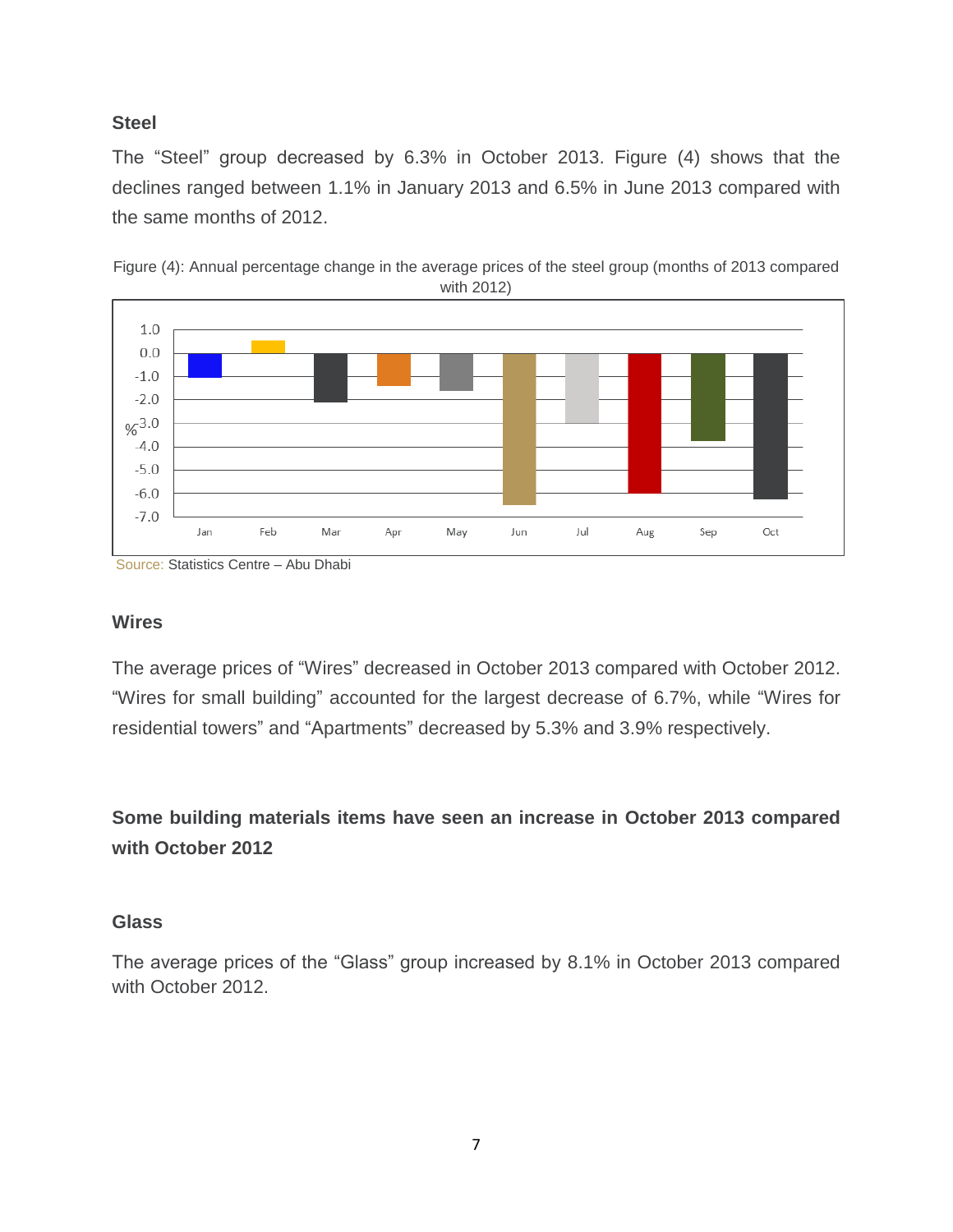| Table (4): Percentage change in the average prices of the glass group (October 2013 compared with |  |  |
|---------------------------------------------------------------------------------------------------|--|--|
| October 2012)                                                                                     |  |  |

| Serial | <b>Glass</b>                               | Average prices of<br>October 2012<br>(AED) | Average prices of<br>October 2013<br>(AED) | <b>Percentage</b><br>Change<br>$\%$ |
|--------|--------------------------------------------|--------------------------------------------|--------------------------------------------|-------------------------------------|
|        | Glass \ 4 mm \ $m^2$ \ Saudi Arabia        | 45.0                                       | 47.5                                       | 5.6                                 |
|        | Glass \ 6mm \ $m^2$ \ Saudi Arabia         | 62.5                                       | 62.5                                       | 0.0                                 |
| 3      | Tinted Glass \ 4mm \ $m^2$ \ Saudi Arabia  | n.a.                                       | n.a.                                       |                                     |
| 4      | Tinted Glass \ 6 mm \ $m^2$ \ Saudi Arabia | 70.0                                       | 70.0                                       | 0.0                                 |
| 5      | Mirror Glass \ 4 mm \ $m^2$ \ Saudi Arabia | 72.5                                       | 90.0                                       | 24.1                                |
| 6      | Mirror Glass \ 6 mm \ $m^2$ \ Saudi Arabia | 100.0                                      | 112.5                                      | 12.5                                |

(n.a.): means not available

Source: Statistics Centre – Abu Dhabi

## **Aggregates and sand**

The average prices of "Aggregates and sand" increased by 17.4% in October 2013 compared with October 2012, while most items in the group recorded an increase between 5.9% and 40.0%.

Figure (5): Annual percentage change in the average prices of the aggregates and sand group (months of 2013 compared with 2012)



Source: Statistics Centre – Abu Dhabi

#### **Wood**

The average prices of "Wood" increased by 6.9% in October 2013 compared with October 2012, while most items in the group recorded an increase.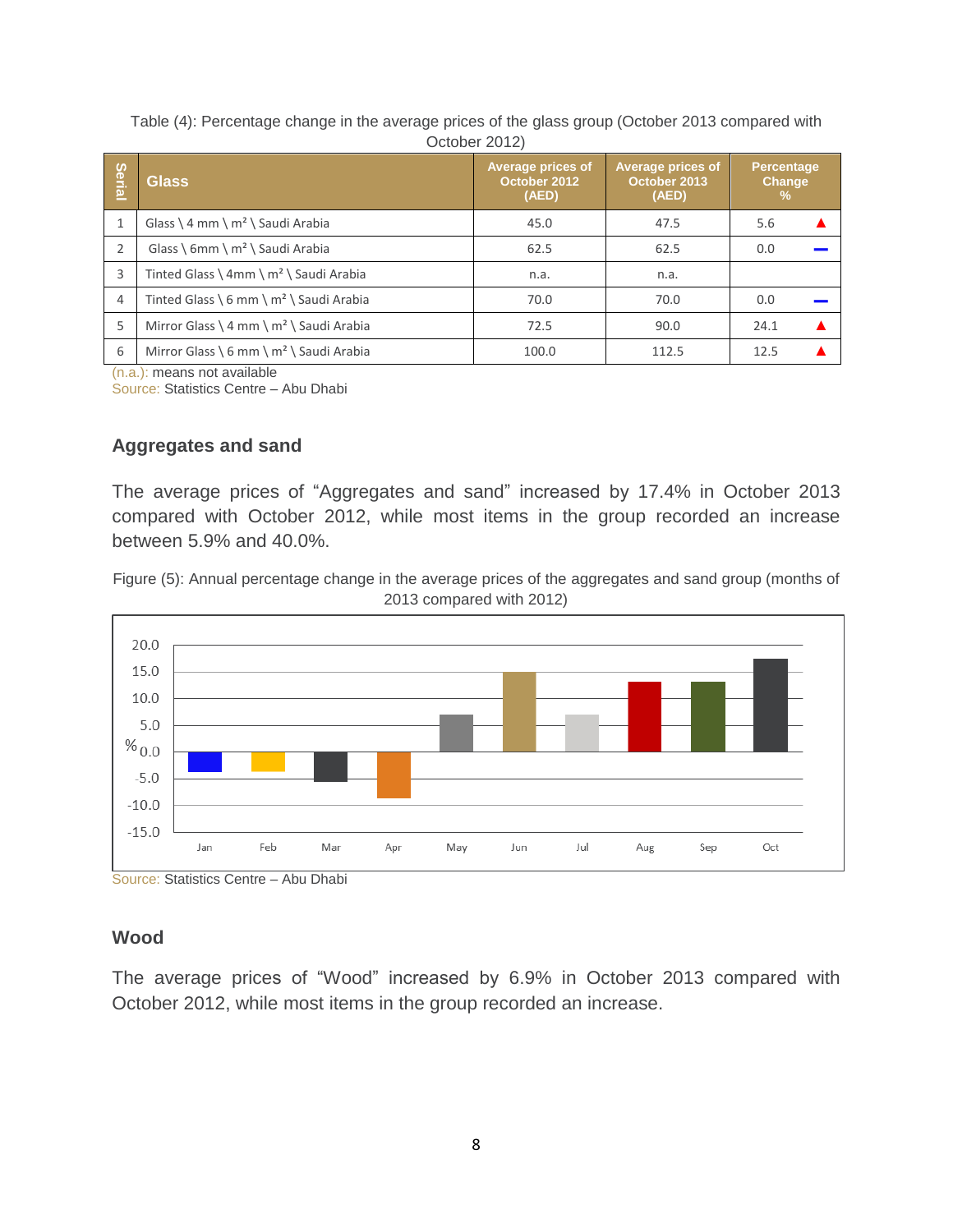



Source: Statistics Centre – Abu Dhabi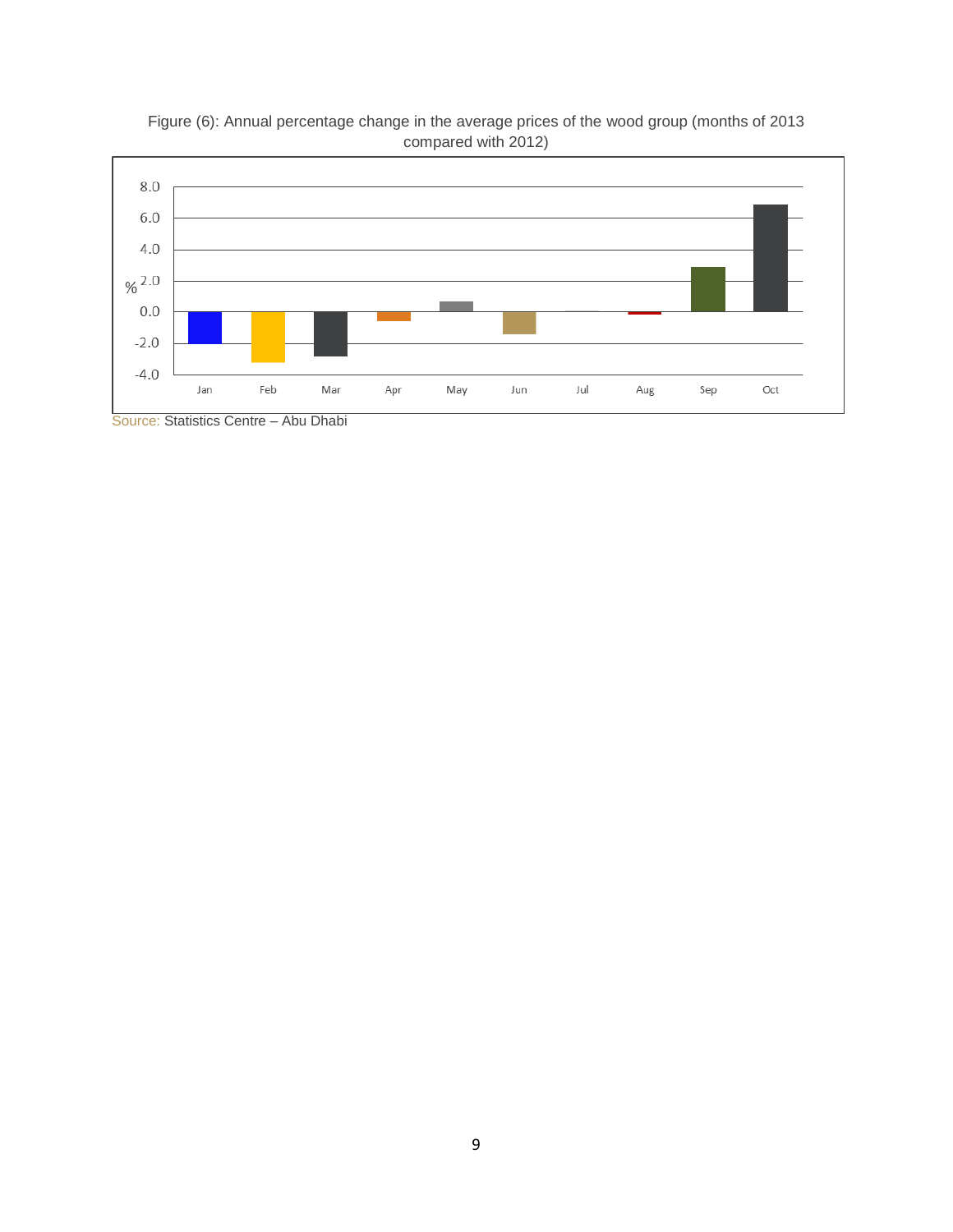**Table (5): Percentage change in the monthly average prices of building materials for October 2013, compared with September 2013 and October 2012.**

| Serial No.     | <b>Commodity groups</b>                  | <b>Percentage change</b><br>September 2013 to<br>October 2013 | <b>Percentage change</b><br>October 2012 to<br>October 2013 |
|----------------|------------------------------------------|---------------------------------------------------------------|-------------------------------------------------------------|
| $\mathbf{1}$   | <b>Cement</b>                            | 0.0                                                           | 2.9                                                         |
| $\overline{2}$ | <b>Aggregates and sand</b>               | 0.0                                                           | 17.4                                                        |
| 3              | <b>Concrete</b>                          | 0.0                                                           | 2.2                                                         |
| 4              | <b>Steel</b>                             | $-4.3$                                                        | $-6.3$                                                      |
| 5              | Wood                                     | $-0.3$                                                        | 6.9                                                         |
| 6              | <b>Block</b>                             | 0.0                                                           | $-8.4$                                                      |
| $\overline{7}$ | <b>Roofing materials</b>                 | 0.0                                                           | 1.8                                                         |
| 8              | <b>Waterproofing products</b>            | 0.0                                                           | 1.8                                                         |
| 9              | <b>Waterproofing bituminous membrane</b> | n.a.                                                          | n.a.                                                        |
| 10             | <b>Natural stone</b>                     | 0.0                                                           | 18.0                                                        |
| 11             | <b>Tiles and marble</b>                  | 0.0                                                           | $-1.5$                                                      |
| 12             | <b>Sanitary ware</b>                     |                                                               |                                                             |
| 12.1           | Bathroom set without accessories         | 0.0                                                           | 7.3                                                         |
| 12.2           | Bathroom set with accessories            | 0.0                                                           | 0.0                                                         |
| 12.3           | Sink stainless steel with mixer-single   | 0.0                                                           | 2.6                                                         |
| 13             | <b>False ceiling</b>                     | 0.0                                                           | $-2.3$                                                      |
| 14             | <b>Paints</b>                            | $-3.0$                                                        | $-3.5$                                                      |
| 15             | <b>Glass</b>                             | 0.0                                                           | 8.1                                                         |
| 16             | <b>Pipes</b>                             |                                                               |                                                             |
| 16.1           | (PVC) pipes                              | $-0.8$                                                        | $-6.1$                                                      |
| 16.2           | (uPVC) pipes                             | 1.0                                                           | 1.9                                                         |
| 17             | <b>Wires</b>                             |                                                               |                                                             |
| 17.1           | Small building                           | 3.6                                                           | $-6.7$                                                      |
| 17.2           | Apartments                               | $-1.0$                                                        | $-3.9$                                                      |
| 17.3           | Residential towers                       | $-0.2$                                                        | $-5.3$                                                      |
| 18             | Power cable                              | 0.3                                                           | $-6.4$                                                      |
| 19             | <b>Transport equipment</b>               | 0.0                                                           | $-3.5$                                                      |
| 20             | <b>Employment</b>                        | 3.9                                                           | 4.5                                                         |
| 21             | <b>Diesel</b>                            | 0.0                                                           | 0.0                                                         |

(n.a.): means not available

Source: Statistics Centre – Abu Dhabi